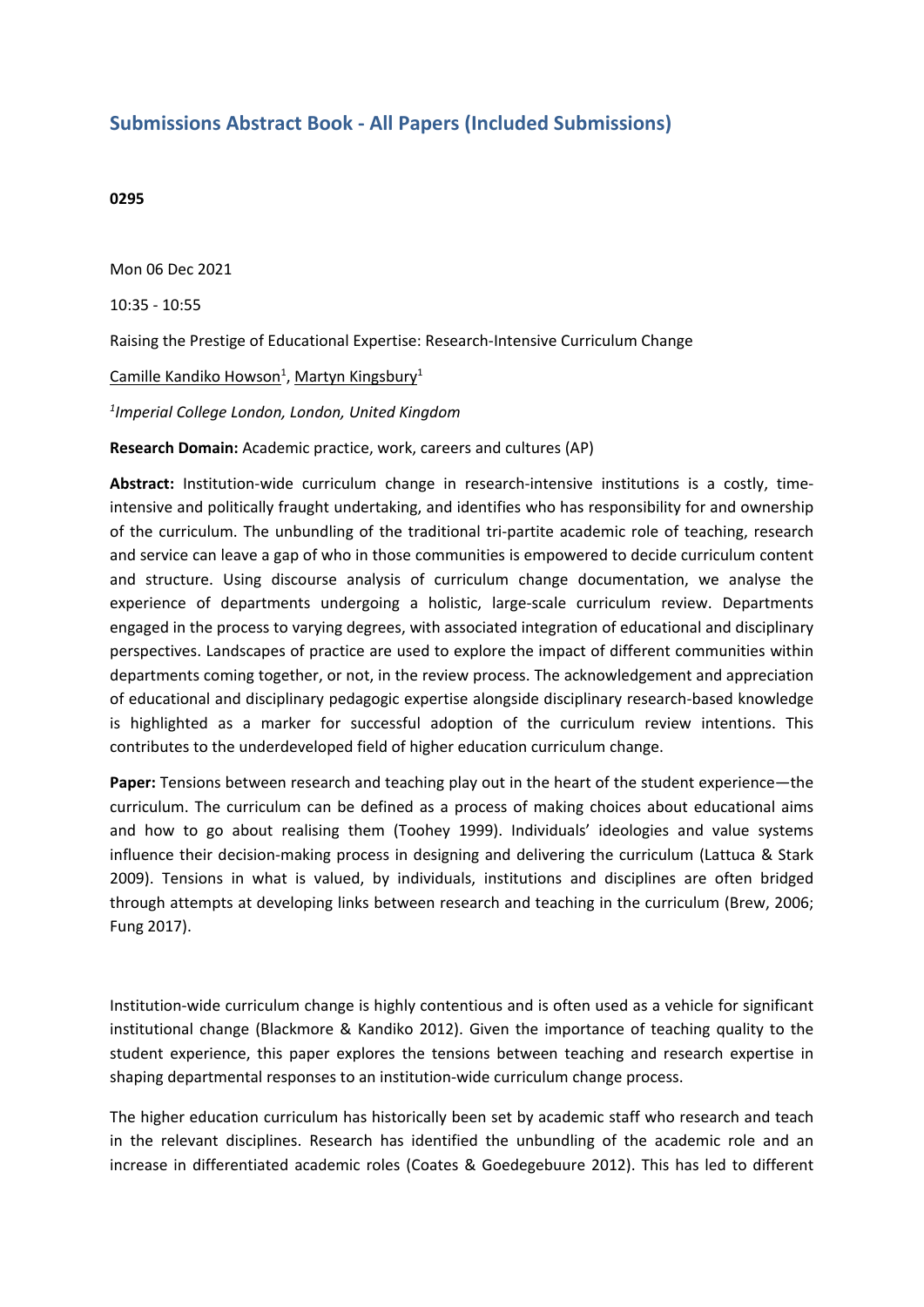forms of academic prestige as roles become disaggregated and more specialised (Macfarlane 2011). Once holistic tasks involving several aspects of an academic's role, such as designing the curriculum, are now spread across <sup>a</sup> range of communities, including research, teaching, digital learning, and diversity and inclusion teams.

While traditionally curriculum is developed in single discipline-located communities, these can be can be limiting and close down learning opportunities between communities and development of professional expertise (Hodson 2020). Recent research has focussed on the value of multiple, overlapping professional communities: 'The 'body of knowledge' of <sup>a</sup> profession is best understood as <sup>a</sup> 'landscape of practice' consisting of <sup>a</sup> complex system of communities of practice and the boundaries between them' (Wenger-Trayner & Wenger-Trayner 2015).

In research-intensive institutions, reviewing and redesigning the curriculum increasingly involves working across multiple communities, sometimes beyond institutional structures. Developing expertise across communities, "knowledgeability is <sup>a</sup> relationship individuals establish with respect to <sup>a</sup> landscape of practice that makes them recognizable as legitimate actors in complex social systems" (Omidvar & Kislov, 2014, p. 266).

This study is based in mid-size, highly devolved research-intensive institution in the UK several years into <sup>a</sup> Strategy-led institution-wide curriculum change. Departments aligned modules and credit frameworks, created space for innovative teaching and new pedagogical approaches and enhanced assessment strategies. A discourse analysis approach explored patterns of language use which 'embody shifts in perspectives and values' (Baldwin 1994, 128). Documents include:

- 1. The Learning and Teaching Strategy;
- 2. Curriculum Redesign Proposal Forms: institutional quality assurance outputs detailing the process, decision making and outcomes of the review, and
- 3. Programme Specifications: official external-facing that detail the new curriculum offering for prospective students and function as the contract for what the institution will deliver for <sup>a</sup> given course.

The Strategy document was first analysed and fed into the development of an evaluation rubric based on its key principles. Discourse analysis explored the extent to which these principles were adopted in the Redesign Forms and Programme Specification documents. A linguistic ethnographic approach was used, which allows for viewing the activities of individuals situated in broader social landscapes (Copland and Creese 2015, 13). This paper focuses on analysis of the questions on 'Expertise', 'Tone', and 'Authorship' from the rubric.

Curriculum change was an opportunity for transformation in some departments and <sup>a</sup> retrenchment of existing practices and structures in others. Analysis showcased how various forms of teaching- and research-based discipline expertise were being utilised within <sup>a</sup> status and legitimacy landscape. This can be divided into three levels. The first is disciplinary expertise, based on research experience and external professional practice. When individuals and teams with disciplinary-based expertise recognised the value of pedagogical expertise they were able to implement the Strategy in <sup>a</sup> disciplinary context. The second is disciplinary pedagogical expertise, seen in those within the discipline but with pedagogic expertise linked with significant teaching responsibilities or being recognised as an experienced teaching practitioner. Working across landscapes of practice in the curriculum review process, they were able to value 'disciplinary expertise' and 'general educational